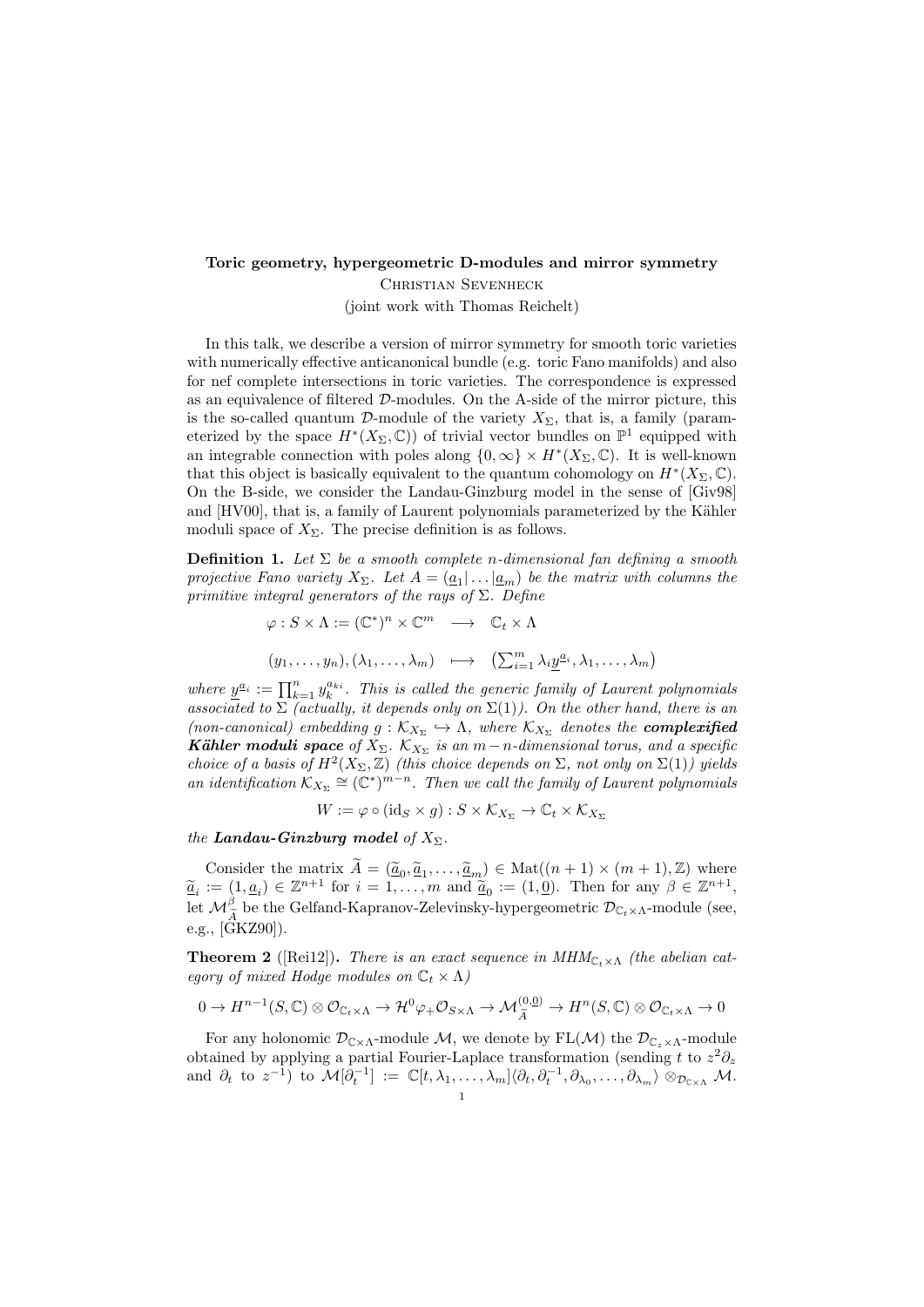Then we have the following corollary of the above result, which can actually be shown independently (and with a considerably simpler proof).

**Corollary 3** ([RS10]). There is an isomorphism of holonomic  $\mathcal{D}_{\mathbb{C}_z \times \Lambda}$ -modules  $FL(\mathcal{H}^0\varphi_{+}\mathcal{O}_{S\times\Lambda})\cong FL(\mathcal{M}_{\widetilde{A}}^{(0,\underline{0})})=:\widehat{\mathcal{M}}_{\widetilde{A}}^{(0,\underline{0})}.$ 

From these results we can easily deduce a corresponding statement for the Landau-Ginzburg model.

**Corollary 4.** There is an isomorphism of holonomic  $\mathcal{D}_{\mathbb{C}_z \times \mathcal{K}_{X_{\Sigma}}}$ -modules

$$
\mathrm{FL}(\mathcal{H}^0 W_+ \mathcal{O}_{S \times K_{X_\Sigma}}) \cong (\mathrm{id}_{\mathbb{C}_z} \times g)^+ \widehat{\mathcal{M}}_{\widetilde{A}}^{(0,\underline{0})},
$$

and the latter module can be explicit described as a cyclic module (i.e., as quotient of  $\mathcal{D}_{\mathbb{C}_z\times \mathcal{K}_{X_{\Sigma}}}$ ).

In order to lift these results into the category of filtered D-modules, we consider the filtration  $F_{\bullet}$  on  $\mathcal{M}_{\tilde{\Lambda}}^{\beta}$  induced by the order filtration on  $\mathcal{D}$ . This induces a filtration  $G_{\bullet}$  on  $\widehat{\mathcal{M}}_{\widehat{A}}^{\beta}$ , defined as  $G_k \widehat{\mathcal{M}}_{\widehat{A}}^{\beta} := \sum_{i \geq 0} \partial_i^{-i} F_{k+i} \mathcal{M}_{\widehat{A}}^{\beta}$ . In order to simplify<br>the next statements, we pertuit from new on to the sess where Y, is Fancy Form the next statements, we restrict from now on to the case where  $X_{\Sigma}$  is Fano. For nef varieties, the results are basically the same, but slightly more complicated to state.

**Theorem 5.** (1) There is an isomorphism of  $\mathcal{O}_{\mathbb{C}_z \times \mathcal{K}_{X_{\Sigma}}}$ -modules with connection

$$
G_0 \widehat{\mathcal{M}}_{\widetilde{A}}^{(1,\underline{0})} \cong H^n(\Omega^\bullet[z], zd - dW_1) =: G_0,
$$

 $G_0 \widehat{\mathcal{M}}_{\widetilde{A}}^{(1,0)} \cong H^n(\Omega^{\bullet}[z], zd - dW_1) =: G_0,$ <br>where  $W_1$  is the first component of the map W from above. Notice that the right hand side is usually called twisted de Rham cohomology.

(2) The module  $G_0 \mathcal{M}_{\tilde{A}}^{(1,0)}$  (and hence also the module  $G_0 = H^n(\Omega^{\bullet}[z], zd$  $d\varphi_1)$ ) is  $\mathcal{O}_{\mathbb{C}_z\times \mathcal{K}_{X_\Sigma}}$ -free, and equipped with a connection operator with poles of Poincaré rank 1 along  $\{0\} \times K_{X_{\Sigma}}$  and no other singularities.

In order to express the mirror correspondence as an isomorphism of Frobenius manifolds, one needs to extend the above objects to a family of trivial vector bundles over  $\mathbb{P}^1_z$ , such that the connection acquires a logarithmic pole at  $z = \infty$ . This is known as a *good basis* or a solution to the *Birkhoff problem* (see [Sai89] and also [Sai83]). The result in the present setup is as follows.

**Proposition 6.** Let  $X_{\Sigma}$  smooth toric and Fano. Consider the Landau-Ginzburg model  $W: S \times \mathcal{K}_{X_{\Sigma}} \to \mathbb{C}_t \times \mathcal{K}_{X_{\Sigma}}$  and the  $\mathcal{O}_{\mathbb{C}_z \times \mathcal{K}_{X_{\Sigma}}}$ -locally free module  $G_0$  from above. Let  $\overline{\mathcal{K}\mathcal{M}}_{X_{\Sigma}} = \mathbb{C}^{m-n}$  be the natural partial compactification of  $\mathcal{K}_{X_{\Sigma}}$  induced by the choice of coordinates (i.e., by the identification  $K_{X_{\Sigma}} \cong (\mathbb{C}^*)^{m-n}$  defined by the choice of a basis of  $H^2(X_\Sigma, \mathbb{Z})$ ). There is an extension  $\overline{G}_0 \to \mathbb{P}^1_z \times U$  of  $(G_0)_{C_z \times U}$ , where  $U \subset \overline{K\mathcal{M}}_{X_{\Sigma}}$  is Zariski open and contains the origin.  $\overline{G}_0$  has the following properties:

- (1) It is fibrewise trivial, i.e.  $p^*p_*\overline{G}_0 \cong \overline{G}_0$  if  $p : \mathbb{P}_z^1 \times U \to U$  is the projection.
- (2) The connection extends with a logarithmic pole along the normal crossing divisor  $({\{\infty\}} \times U) \cup (\mathbb{P}^1 \times (U \backslash \mathcal{K}_{X_{\Sigma}})).$